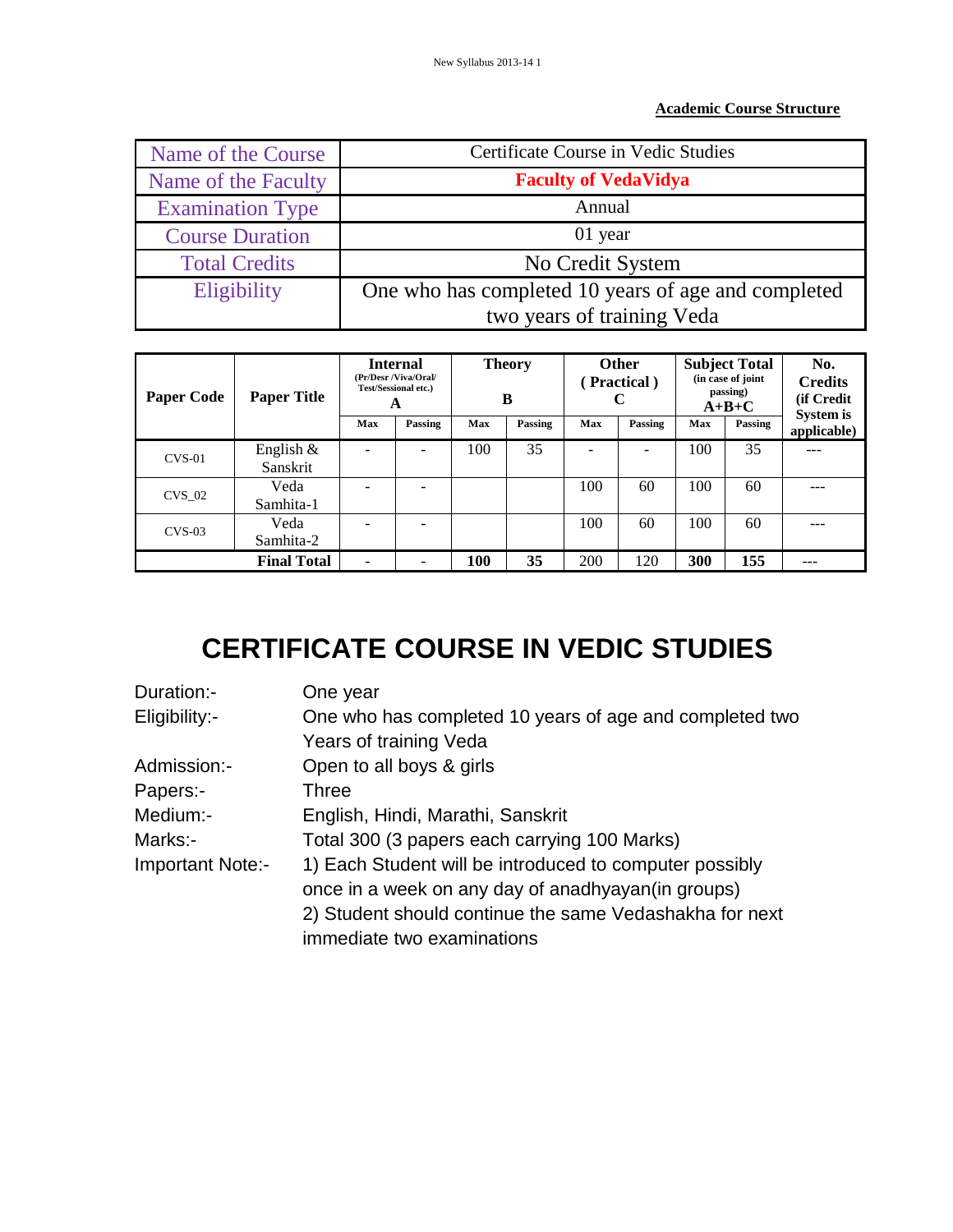| <b>PAPER-1</b> | <b>ENGLISH &amp; SANSKRIT</b> | <b>100 MARKS</b> |
|----------------|-------------------------------|------------------|
|                |                               |                  |

| 1 <sub>1</sub>                                                           | Rapidex English                                | 20 Marks |  |
|--------------------------------------------------------------------------|------------------------------------------------|----------|--|
|                                                                          | <b>Speaking English</b>                        | 10 Marks |  |
|                                                                          | <b>Reacting English</b>                        | 10 Marks |  |
|                                                                          | <b>Writing English &amp; Writing Sanskrit</b>  | 20 Marks |  |
| 2. Sanskrit Shabdarupavali(complete) with Samkhya-vachaka words 30 Marks |                                                |          |  |
|                                                                          | Sanskrit Reading (BhagawadGeeta, Stotras etc.) |          |  |
|                                                                          | 3. Sanskrita Svayam Shikshaka Part-1           | 10 Marks |  |

**Note: Passing will be combined, minimum 15 marks in each group and total passing will be 35 % marks**

| <b>PAPER-II</b>                              |  | <b>VEDA SAMHITA -1</b>             | <b>100 MARKS</b><br>(Passing 60 % of marks)  |
|----------------------------------------------|--|------------------------------------|----------------------------------------------|
| Any one of the following Vedas-              |  |                                    |                                              |
| (Memorization of any one chosen Veda Shakha) |  |                                    |                                              |
| 1. Rugveda-(ShakalaShakha):                  |  | Panineeya Shiksha, Nitya Karma     |                                              |
|                                              |  | Rgveda Samhita Adhyaya1 to 10      |                                              |
| 2. Krishna Yajurveda<br>÷                    |  | Panineeya Shiksha, Nitya Karma     |                                              |
|                                              |  | Taittireeya Brahmana Kanda 1 and 2 |                                              |
| 3. Shukla Yajurveda                          |  | Paniniya Shiksha, Nitya karma      |                                              |
| (Madhyandina or Kanva)                       |  | Samhita Adhyaya1 to 5              |                                              |
| 4. Samaveda<br>÷                             |  | PaniniyaShiksha, Nitya karma       |                                              |
| (Ranayaneeyashakha)                          |  |                                    | Purvarchika Adhyay 1 (Aarchikasametam Gaanam |
|                                              |  |                                    | Agneyam Complete)                            |
| 5. Atharvaveda                               |  | PanineeyaShiksha, Nitya karma      |                                              |
| (ShaunakaShakha)                             |  | Kanda 1                            |                                              |

**Note: Nityakarma = BhasmadharanaVidhi, Sandhya, Suryanamaskar, BrahmaYajna, Agnikarya, Vaishwadeva,Bhojanasankalpa, Yajnopaveetamantrah, Ganapati-AtharvaSheersha, Trisuparna.**